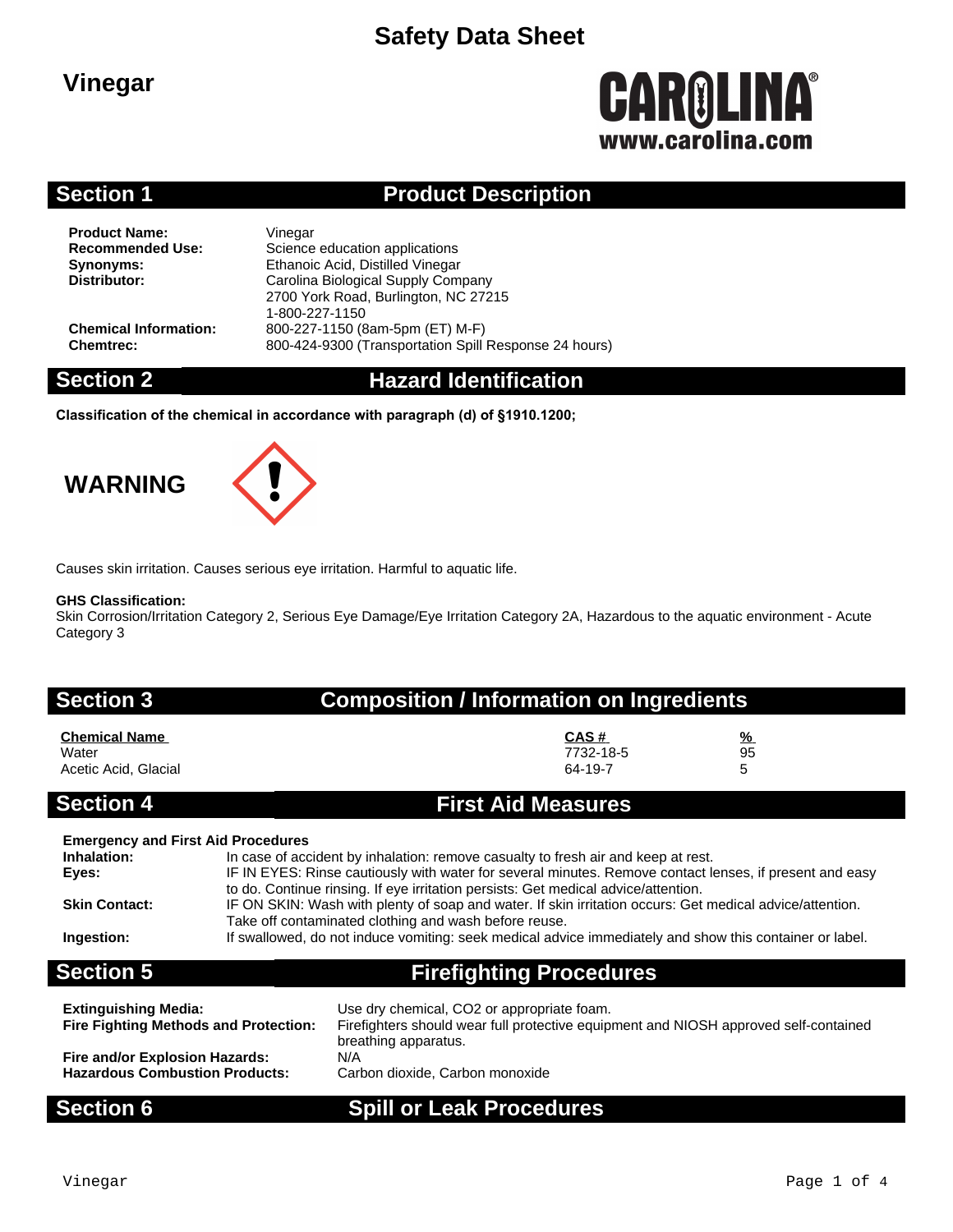# **Safety Data Sheet**

**Steps to Take in Case Material Is Released or Spilled:**

Exposure to the spilled material may be irritating or harmful. Follow personal protective equipment recommendations found in Section 8 of this SDS. Additional precautions may be necessary based on special circumstances created by the spill including; the material spilled, the quantity of the spill, the area in which the spill occurred. Also consider the expertise of employees in the area responding to the spill. Ventilate the contaminated area. Prevent the spread of any spill to minimize harm to human health and the environment if safe to do so. Wear complete and proper personal protective equipment following the recommendation of Section 8 at a minimum. Dike with suitable absorbent material like granulated clay. Gather and store in a sealed container pending a waste disposal evaluation.

**Section 7 Handling and Storage**

**Handling:** Wash thoroughly after handling. Avoid release to the environment. Wear protective gloves/protective clothing/eye protection/face protection. Keep container tightly closed in a cool, well-ventilated place. Storage: Suitable for any general chemical storage.<br>**Storage Code:** Green - general chemical storage **Storage Code:** Green - general chemical storage

### **Section 8 Protection Information**

|                                             | <b>ACGIH</b>                                                                                                                                                                                                                                                                                                                                                                   |             | <b>OSHA PEL</b>             |        |  |  |
|---------------------------------------------|--------------------------------------------------------------------------------------------------------------------------------------------------------------------------------------------------------------------------------------------------------------------------------------------------------------------------------------------------------------------------------|-------------|-----------------------------|--------|--|--|
| <b>Chemical Name</b>                        | (TWA)                                                                                                                                                                                                                                                                                                                                                                          | (STEL)      | <u>(TWA)</u>                | (STEL) |  |  |
| Acetic Acid, Glacial                        | 10 ppm TWA                                                                                                                                                                                                                                                                                                                                                                     | 15 ppm STEL | 10 ppm TWA; 25<br>mg/m3 TWA | N/A    |  |  |
| <b>Control Parameters</b>                   |                                                                                                                                                                                                                                                                                                                                                                                |             |                             |        |  |  |
| <b>Engineering Measures:</b>                | No exposure limits exist for the constituents of this product. General room ventilation<br>might be required to maintain operator comfort under normal conditions of use.                                                                                                                                                                                                      |             |                             |        |  |  |
| <b>Personal Protective Equipment (PPE):</b> | Lab coat, apron, eye wash, safety shower.                                                                                                                                                                                                                                                                                                                                      |             |                             |        |  |  |
| <b>Respiratory Protection:</b>              | No respiratory protection required under normal conditions of use.                                                                                                                                                                                                                                                                                                             |             |                             |        |  |  |
| <b>Respirator Type(s):</b>                  | NIOSH approved air purifying respirator with acid gas cartridge and dust/mist filter                                                                                                                                                                                                                                                                                           |             |                             |        |  |  |
| <b>Eye Protection:</b>                      | Wear chemical splash goggles when handling this product. Have an eye wash station<br>available.                                                                                                                                                                                                                                                                                |             |                             |        |  |  |
| <b>Skin Protection:</b>                     | Avoid skin contact by wearing chemically resistant gloves, an apron and other protective<br>equipment depending upon conditions of use. Inspect gloves for chemical break-through<br>and replace at regular intervals. Clean protective equipment regularly. Wash hands and<br>other exposed areas with mild soap and water before eating, drinking, and when leaving<br>work. |             |                             |        |  |  |
| Gloves:                                     | Nitrile - Extra Thick (8 mm)                                                                                                                                                                                                                                                                                                                                                   |             |                             |        |  |  |

### **Section 9 Physical Data**

**Formula:** CH3COOH **Vapor Pressure:** 11.4 at 20 °C **Appearance:** Colorless **Vapor Density (Air=1):** 2.07 **Odor:** Strong Vinegar **Superific Gravity: 1.049**<br> **Odor Threshold:** No data available **Solubility in Water:** Soluble **Odor Threshold:** No data available **pH:** 2.4 at 60.05 g/l **Melting Point:** No data available **Autoignition Temperature:** No data available **Boiling Point:** 100 C<br>**Boiling Point:** 100 C **Boiling Point:** 100 C **Decomposition Temperature:** No data available **Flash Point:** 39 C **Viscosity:** No data available

**Molecular Weight:** 60.05 g/mol **Evaporation Rate (BuAc=1):** 0.97 Log Pow (calculated): No data available

**Percent Volatile by Volume: 100%** 

**Section 10 Reactivity Data Reactivity:** No data available<br> **Chemical Stability:** No data available<br>
Stable under norr Stable under normal conditions. **Conditions to Avoid:** Temperatures above the high flash point of this combustible material in combination with sparks, open flames, or other sources of ignition. **Incompatible Materials:** Water-reactive materials, Acetic anhydride, Acetaldehydes, Caustics (bases), Oxidizing materials, Halogens, Carbonates **Hazardous Polymerization:** Will not occur

### **Section 11 Toxicity Data**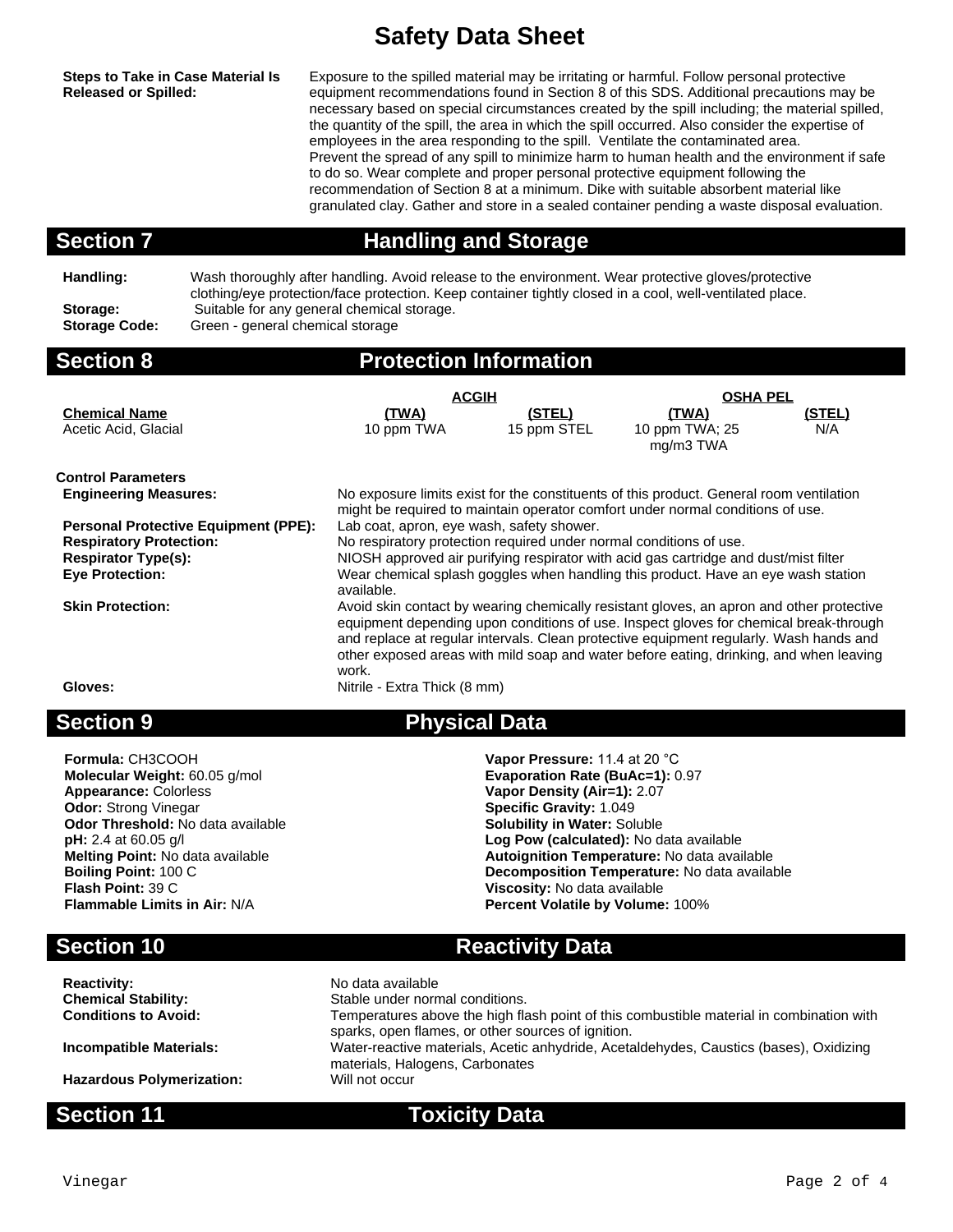# **Safety Data Sheet**

| <b>Routes of Entry</b><br><b>Symptoms (Acute):</b><br><b>Delayed Effects:</b>                                                                                             | Inhalation, Ingestion, and Skin contact.<br>Respiratory disorders<br>No data available                                                                                                                                                                                                                    |                                |                                           |             |                                             |  |
|---------------------------------------------------------------------------------------------------------------------------------------------------------------------------|-----------------------------------------------------------------------------------------------------------------------------------------------------------------------------------------------------------------------------------------------------------------------------------------------------------|--------------------------------|-------------------------------------------|-------------|---------------------------------------------|--|
| <b>Acute Toxicity:</b><br><b>Chemical Name</b><br>Water                                                                                                                   |                                                                                                                                                                                                                                                                                                           | <b>CAS Number</b><br>7732-18-5 | Oral LD50<br>Oral LD50 Rat<br>90000 mg/kg | Dermal LD50 | <b>Inhalation LC50</b>                      |  |
| Acetic Acid, Glacial                                                                                                                                                      |                                                                                                                                                                                                                                                                                                           | 64-19-7                        |                                           |             | <b>INHALATION</b><br>LC50 Mouse 5620<br>ppm |  |
| Carcinogenicity:<br><b>Chemical Name</b>                                                                                                                                  |                                                                                                                                                                                                                                                                                                           | <b>CAS Number</b>              | <b>IARC</b>                               | <b>NTP</b>  | <b>OSHA</b>                                 |  |
| Acetic Acid                                                                                                                                                               |                                                                                                                                                                                                                                                                                                           | 64-19-7                        | Not listed                                | Not listed  | Not listed                                  |  |
| <b>Chronic Effects:</b><br><b>Mutagenicity:</b><br>Teratogenicity:<br>Sensitization:<br><b>Reproductive:</b><br><b>Target Organ Effects:</b><br>Acute:<br><b>Chronic:</b> | No evidence of a mutagenic effect.<br>No evidence of a teratogenic effect (birth defect).<br>No evidence of a sensitization effect.<br>No evidence of negative reproductive effects.<br>See Section 2<br>Not listed as a carcinogen by IARC, NTP or OSHA., Mutation data cited., Reproductive data cited. |                                |                                           |             |                                             |  |
| <b>Section 12</b>                                                                                                                                                         |                                                                                                                                                                                                                                                                                                           |                                | <b>Ecological Data</b>                    |             |                                             |  |

**Mobility:** Persistence: Biodegradation **Bioaccumulation:** No data **Degradability: No data<br>
<b>Other Adverse Effects:** No data **Other Adverse Effects:** 

**Overview:** This material is not expected to be harmful to the ecology.<br> **Mobility:** Modata

**Chemical Name CAS Number Eco Toxicity** Water 1990 Modata available 1990 Modata available 1990 Modata available<br>Acetic Acid, Glacial 1990 Model 2009 Model 2009 Model 2009 Model 2009 Model 2009 Model 2011

Aquatic LC50 (96h) Fathead Minnow 79 MG/L Aquatic EC50 (24h) Daphnia 47 MG/L

### **Section 13 Disposal Information**

**Waste Disposal Code(s):** 

**Disposal Methods:** Dispose in accordance with all applicable Federal, State and Local regulations. Always contact a permitted waste disposer (TSD) to assure compliance.

### **Section 14 Transport Information**

**Ground - DOT Proper Shipping Name: Air - IATA Proper Shipping Name:** Not regulated for ground transport by DOT. Not regulated for air transport by IATA.

### **Section 15 Regulatory Information**

### **TSCA Status:** All components in this product are on the TSCA Inventory.

| <b>Chemical Name</b> | <b>CAS</b><br><b>Number</b> | § 313 Name | § 304 RQ       | <b>CERCLA RQ</b>                         | <b>§ 302 TPQ</b> | CAA 112(2)<br>TQ |
|----------------------|-----------------------------|------------|----------------|------------------------------------------|------------------|------------------|
| Acetic Acid, Glacial | 64-19-7                     | No         | 5000 lb<br>RQ. | 5000 lb final<br>RQ: 2270 kg<br>final RQ | No               | No               |

**California Prop 65:** California Proposition 65 ingredients